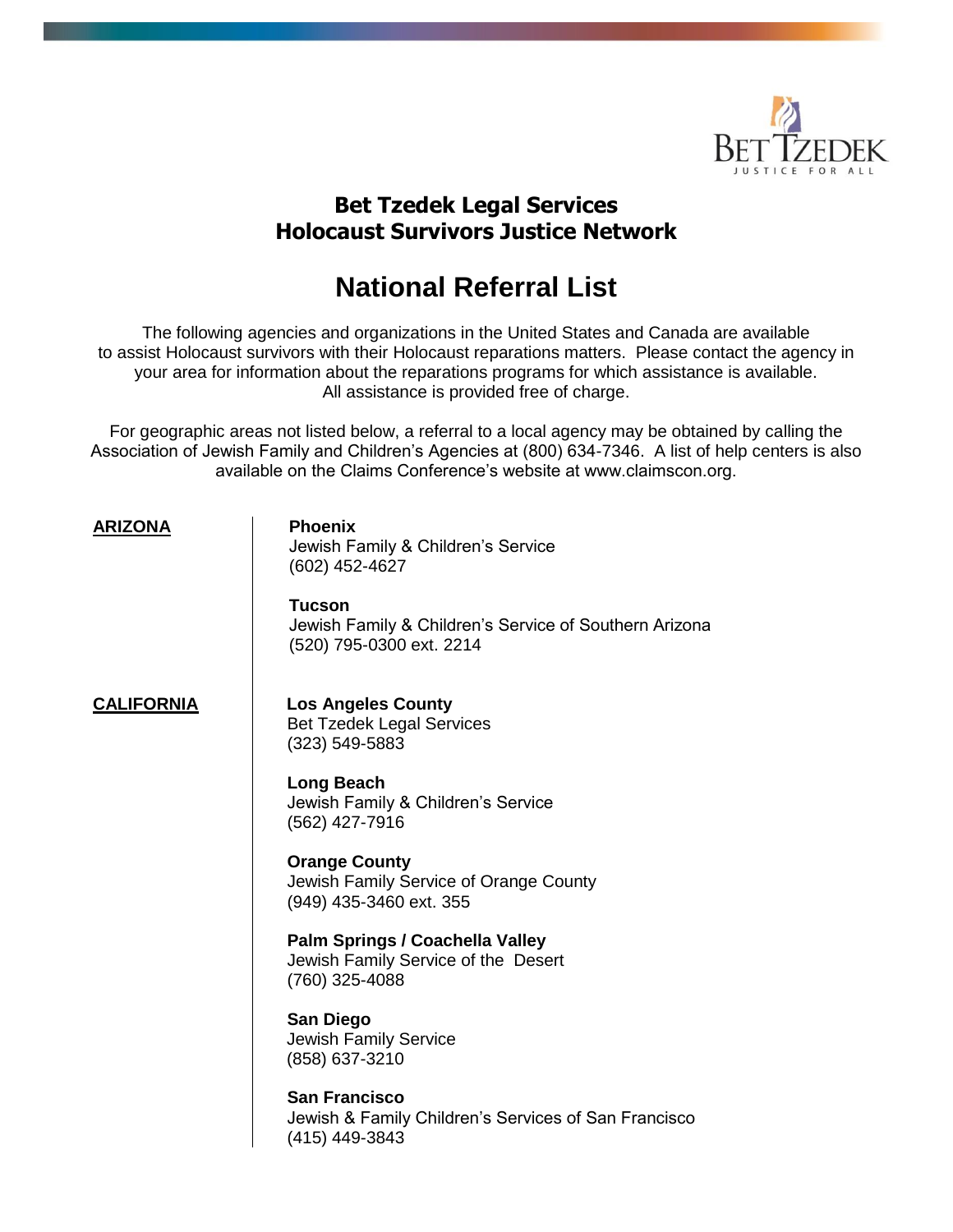| <u>CALIFORNIA</u><br>(continued)      | <b>East Bay</b><br>Jewish Family & Children's Services of the East Bay<br>(925) 927-2000 ext. 257   |
|---------------------------------------|-----------------------------------------------------------------------------------------------------|
|                                       | <b>Silicon Valley</b><br>Jewish Family Services of Silicon Valley<br>(408) 357-7458                 |
|                                       | <b>Sonoma County</b><br>Jewish Family & Children's Services of Sonoma County<br>(707) 571-8533      |
| <b>COLORADO</b>                       | <b>Denver</b><br>Jewish Family Service of Colorado<br>(303) 597-5000 x302                           |
| <b>CONNECTICUT</b>                    | <b>Bridgeport</b><br>Jewish Family Service of Bridgeport<br>$(203)$ 366-5438                        |
|                                       | <b>Hartford</b><br>Jewish Family Services of Greater Hartford<br>(860) 236-1927                     |
| <b>DISTRICT OF</b><br><u>COLUMBIA</u> | Rockville, Maryland<br>Jewish Social Service Agency<br>$(301)$ 816-2630                             |
| <b>FLORIDA</b>                        | <b>Boca Raton</b><br>Jewish Family Service of South Palm Beach County<br>(561) 852-3333             |
|                                       | <b>Broward County</b><br>Jewish Family Service of Broward County<br>(954) 370-2140                  |
|                                       | <b>Miami</b><br>Jewish Community Services of South Florida<br>(305) 682-8585                        |
|                                       | <b>West Palm Beach</b><br>Jewish Family & Children's Service of Palm Beach County<br>(561) 684-1991 |
|                                       | <b>Clearwater</b><br>Gulf Coast Jewish Family & Community Services<br>(727) 479-1800                |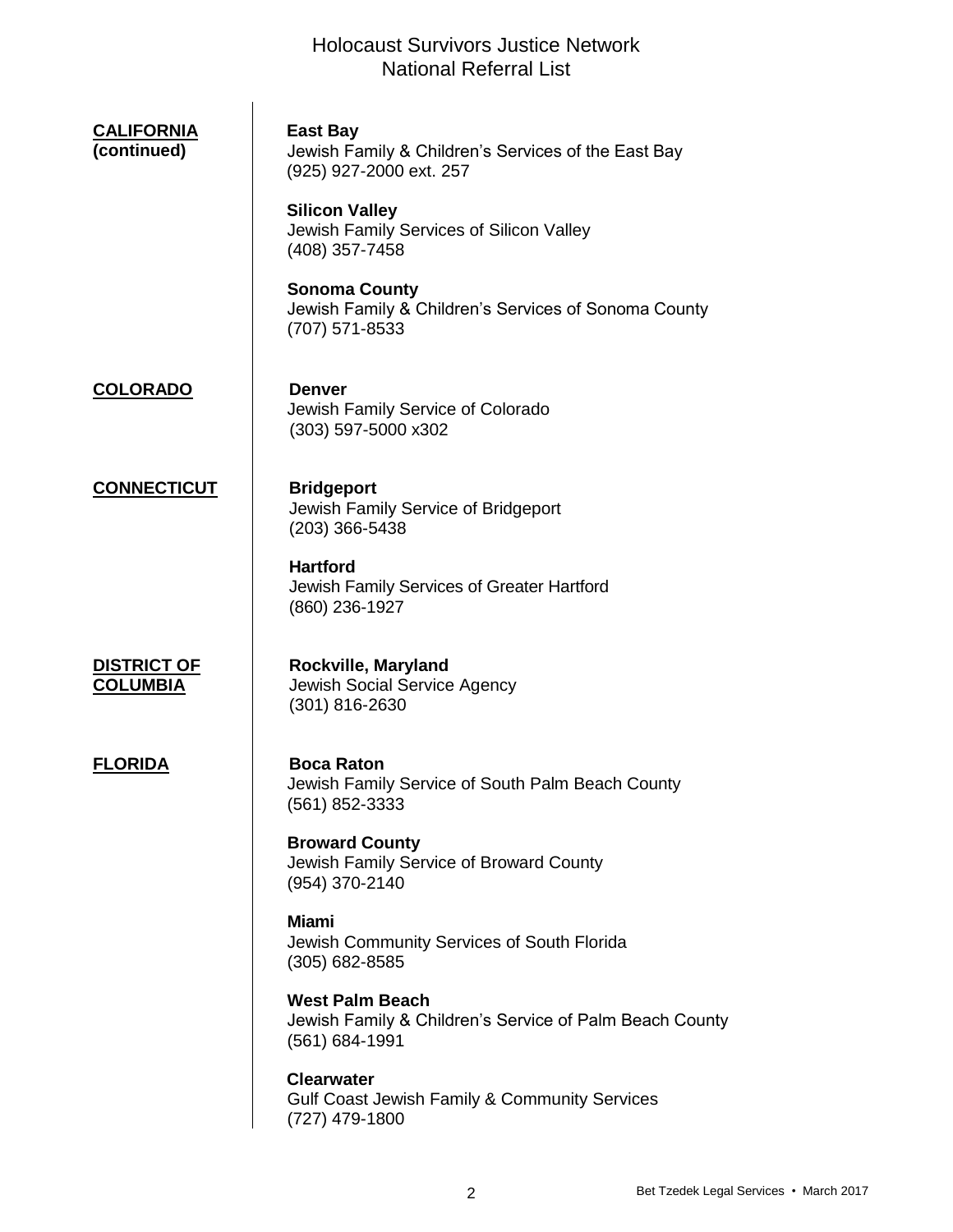| <b>GEORGIA</b>       | <b>Atlanta</b><br>Jewish Family & Career Services<br><b>AVIV Holocaust Survivors Assistance Program</b><br>(770) 677-9300<br><b>Russian Elderly Services</b><br>(770) 677-9371 |
|----------------------|--------------------------------------------------------------------------------------------------------------------------------------------------------------------------------|
| <u>ILLINOIS</u>      | Chicago<br><b>CJE Senior Life</b><br><b>Holocaust Community Services</b><br>$(773)$ 508-1004                                                                                   |
| <b>INDIANA</b>       | <b>Indianapolis</b><br>Jewish Federation of Greater Indianapolis<br>$(317) 529 - 5497$                                                                                         |
| <b>KANSAS</b>        | <b>Kansas City</b><br>Midwest Center for Holocaust Education<br>$(913)$ 327-8194                                                                                               |
| <b>MARYLAND</b>      | <b>Baltimore</b><br>Jewish Family Service of Central Maryland<br>(410) 466-9200<br><b>Rockville</b><br>Jewish Social Service Agency                                            |
|                      | $(301)$ 816-2630                                                                                                                                                               |
| <b>MASSACHUSETTS</b> | <b>Boston Area</b><br>Jewish Family & Children's Service of Greater Boston<br>(617) 305-8415                                                                                   |
| <b>MICHIGAN</b>      | <b>Detroit</b><br>Jewish Family Service of Metropolitan Detroit<br>(248) 592-2313                                                                                              |
| <u>MINNESOTA</u>     | Minneapolis / St. Paul<br>Jewish Family & Children's Service of Minneapolis<br>(952) 542-0616                                                                                  |
| <b>MISSOURI</b>      | <b>St. Louis</b><br>Jewish Family & Children's Service<br>(314) 993-1000                                                                                                       |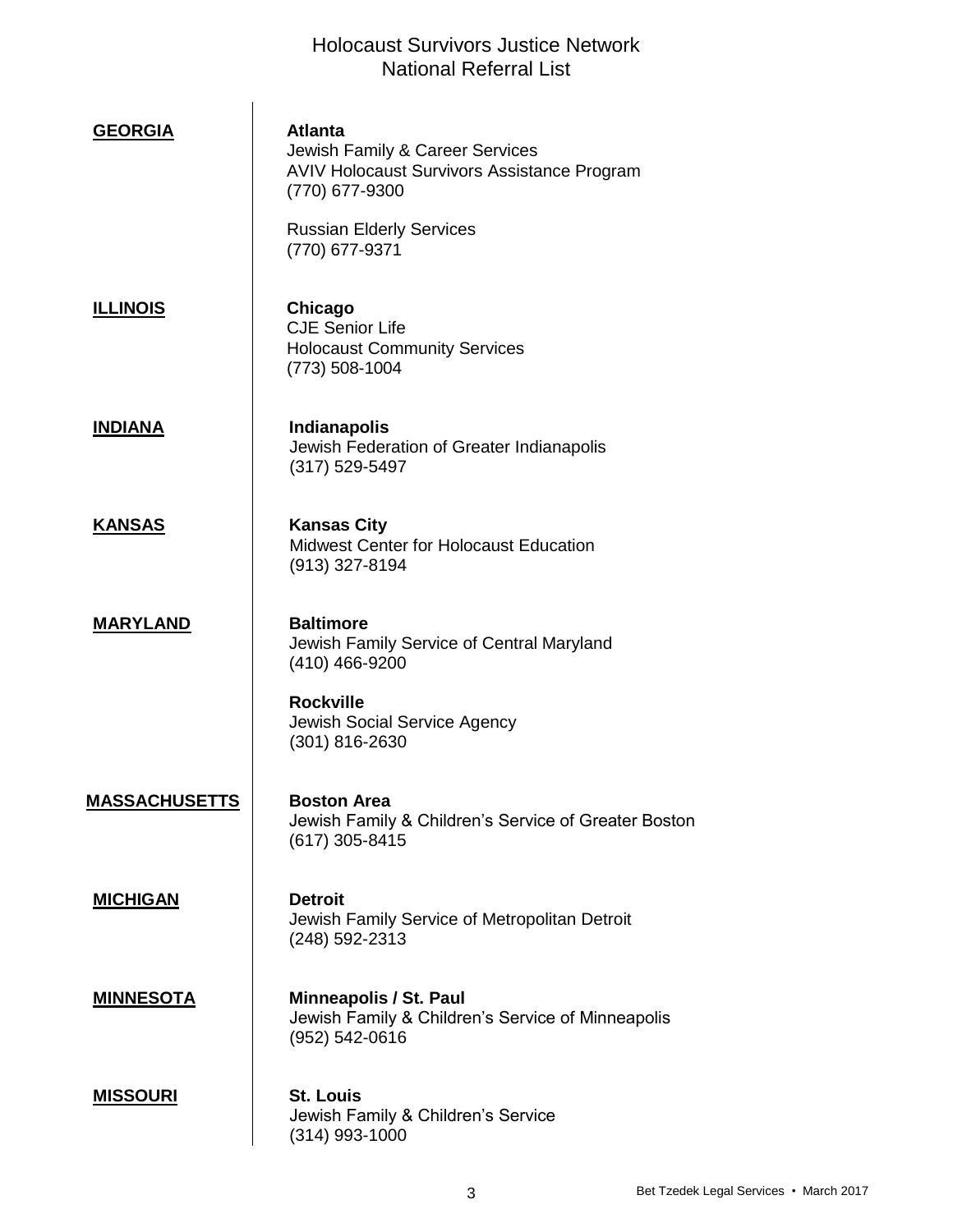# **NEBRASKA Omaha** Institute for Holocaust Education (402) 334-6576

**NEVADA Las Vegas** Jewish Family Service Agency (702) 732-0304

#### **NEW JERSEY Teaneck**

Jewish Family Service of Bergen County (201) 837-9090

## **Clifton**

Jewish Family Service and Children's Center of Clifton-Passaic (973) 777-7638

#### **Wayne** Jewish Family Service of North Jersey (973) 595-0111

**Florham Park** Jewish Family Service of MetroWest (973) 765-9050

**Elizabeth** Jewish Family Service of Central New Jersey (908) 352-8375

### **Somerville**

Jewish Family Service of Somerset, Hunterdon & Warren Counties (908) 725-7799

**Asbury Park** Jewish Family & Children's Service of Monmouth County (732) 774-6886

#### **Princeton** Jewish Family & Children's Service of Greater Mercer County (609) 987-8100 ext. 233

#### **Cherry Hill** Jewish Family & Children's Service of Southern New Jersey (856) 424-1333

#### **Margate**

Jewish Family Service of Atlantic and Cape May Counties (609) 822-1108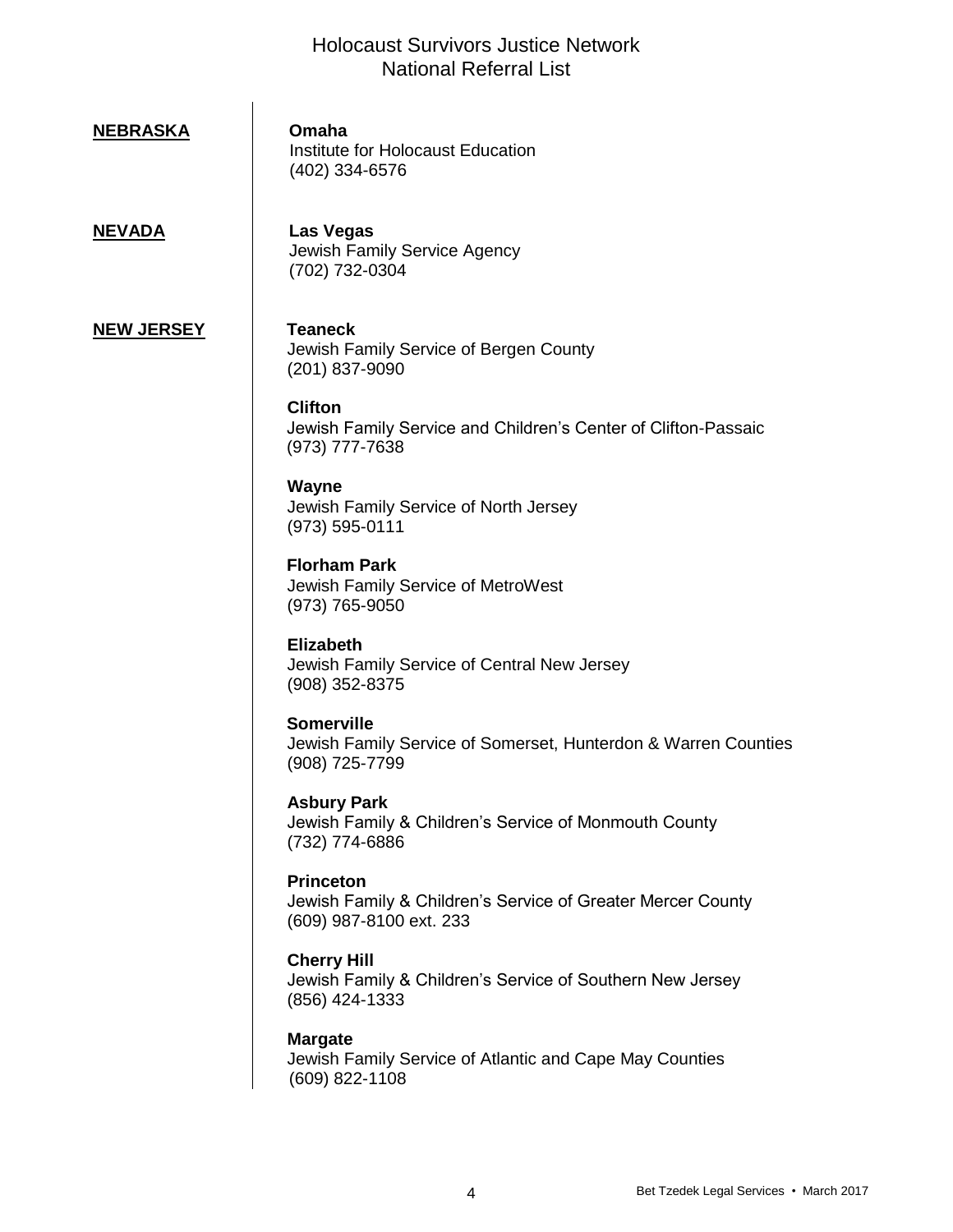$\hat{\mathbf{r}}$ 

| <b>NEW YORK</b> | <b>Selfhelp Community Services</b>                                                                                  |
|-----------------|---------------------------------------------------------------------------------------------------------------------|
|                 | <b>Bronx Holocaust Survivor Program</b><br>(718) 239-3177                                                           |
|                 | Brooklyn Holocaust Survivor Program<br>(718) 646-7500                                                               |
|                 | Kensington Nazi Victim Services Program (Brooklyn)<br>(718) 633-1300                                                |
|                 | Manhattan Nazi Victim Services Program<br>(212) 971-5475                                                            |
|                 | Nassau County Holocaust Survivor Program<br>(516) 481-1865                                                          |
|                 | Queens Nazi Victim Services Program<br>(718) 268-1252                                                               |
|                 | Washington Heights Nazi Victim Services Program<br>(212) 781-7200                                                   |
|                 | Jewish Community Council of Greater Coney Island<br>(718) 449-5000                                                  |
|                 | <b>Rockland Jewish Family Service (West Nyack)</b><br>(845) 354-2121                                                |
|                 | <b>Bikur Cholim of Rockland County (Monsey)</b><br>(845) 425-7877 ext. 173                                          |
| <u>OHIO</u>     | <b>Cincinnati</b><br>Jewish Family Service of Cincinnati<br><b>Center for Holocaust Survivors</b><br>(513) 766-3309 |
|                 | <b>Cleveland</b><br>Jewish Family Service Association of Cleveland<br>(216) 378-3402                                |
|                 | <b>Columbus</b><br>Jewish Family Services of Columbus<br>(614) 559-0125                                             |
| <b>OREGON</b>   | <b>Portland</b><br>Jewish Family & Child Service<br>(503) 226-7079 ext. 121                                         |